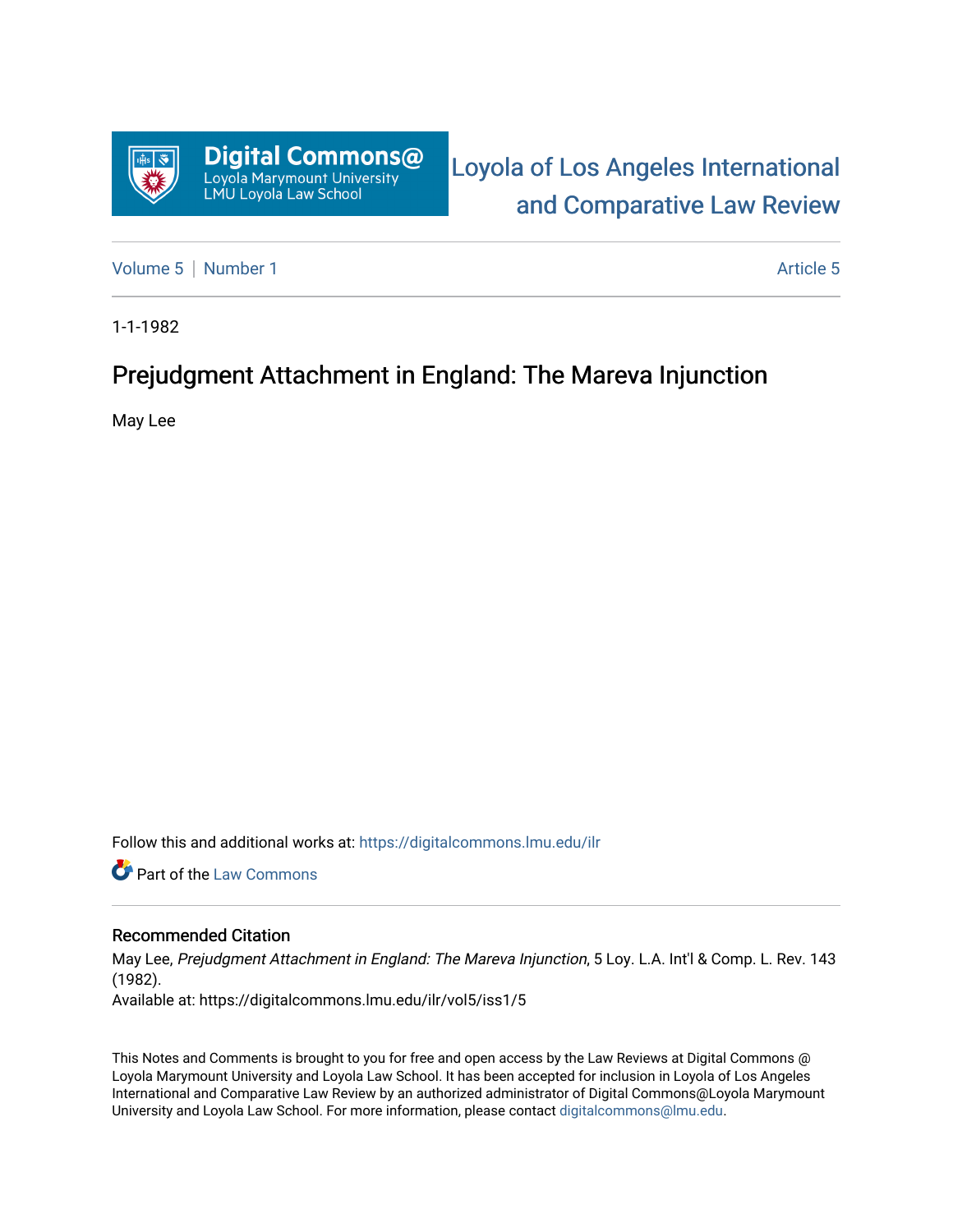# PREJUDGMENT **ATTACHMENT IN ENGLAND: The** *Mareva* **Injunction**

#### **I. INTRODUCTION**

Compared to some of her European neighbors, England was slow to adopt a principle of prejudgment attachment. In France, for example, the process of *saisie conservatoire* has existed for many years. The words literally mean a "conservative seizure" or a "seizure of assets so as to conserve them for the creditor in case he should afterwards get judgment."' In Scotland the law of arrestment achieves basically the same purpose.<sup>2</sup> In England, however, a creditor could not reach a debtor's assets until the court had entered judgment.3 The case often cited in support of this principle is *Lister* & *Co. v. Stubbs,* in which Cotton, L.J., stated:

I know of no case where, because it was highly probable that if the action were brought to a hearing the plaintiff could establish that a debt was due to him from the defendant, the defendant has been ordered to give security until that has been established by the judgment or decree.<sup>4</sup>

In **1975,** the English courts created the *Mareva* injunction to afford some prejudgment protection to creditors.<sup>5</sup> Although this new procedure seemed irreconcilable with *Lister,* the court did not expressly overrule *Lister.* Attempts have been made to reconcile the two principles **by** establishing one as the rule and the other as the exception to it.6 The continuing vitality of *Lister* has, nevertheless, inhibited the development of the *Mareva* injunction. It is against this background that an overview of the *Mareva* injunction is presented.

Part II describes the nature and scope of the *Mareva* injunction.

<sup>1.</sup> A. DENNING, THE DUE PROCESS OF LAW 133 (1980).

<sup>2.</sup> R.J. **WALKER, PRINCIPLES OF SCOTTISH PRIVATE LAW 163-64 (2d** ed. 1975) cited *in* Third Chandris Shipping Corp. v. Unimarine SA, **[1979] 1** Q.B. 645, 657 (C.A.).

**<sup>3.</sup>** Siskina v. Distos Compania Naviera **SA,** 1979 A.C. 210, **259-60.**

<sup>4. 45</sup> **Ch. D. 1, 13** (1890).

<sup>5.</sup> Mareva Compania Naviera SA v. Int'l Bulkcarriers SA, **[1980] 1 All** E.R. **213** (C.A.).

<sup>6.</sup> **Barclay-Johnson** v. Yuill, **[1980] 1** W.L.R. **1259,** 1266 **(Ch.)** (suggesting that Lister **be the** rule and *Mareva* **the** exception). **But** see infra text accompanying **note** 73 **(suggesting the** contrary view **that** *Mareva* **be the** rule).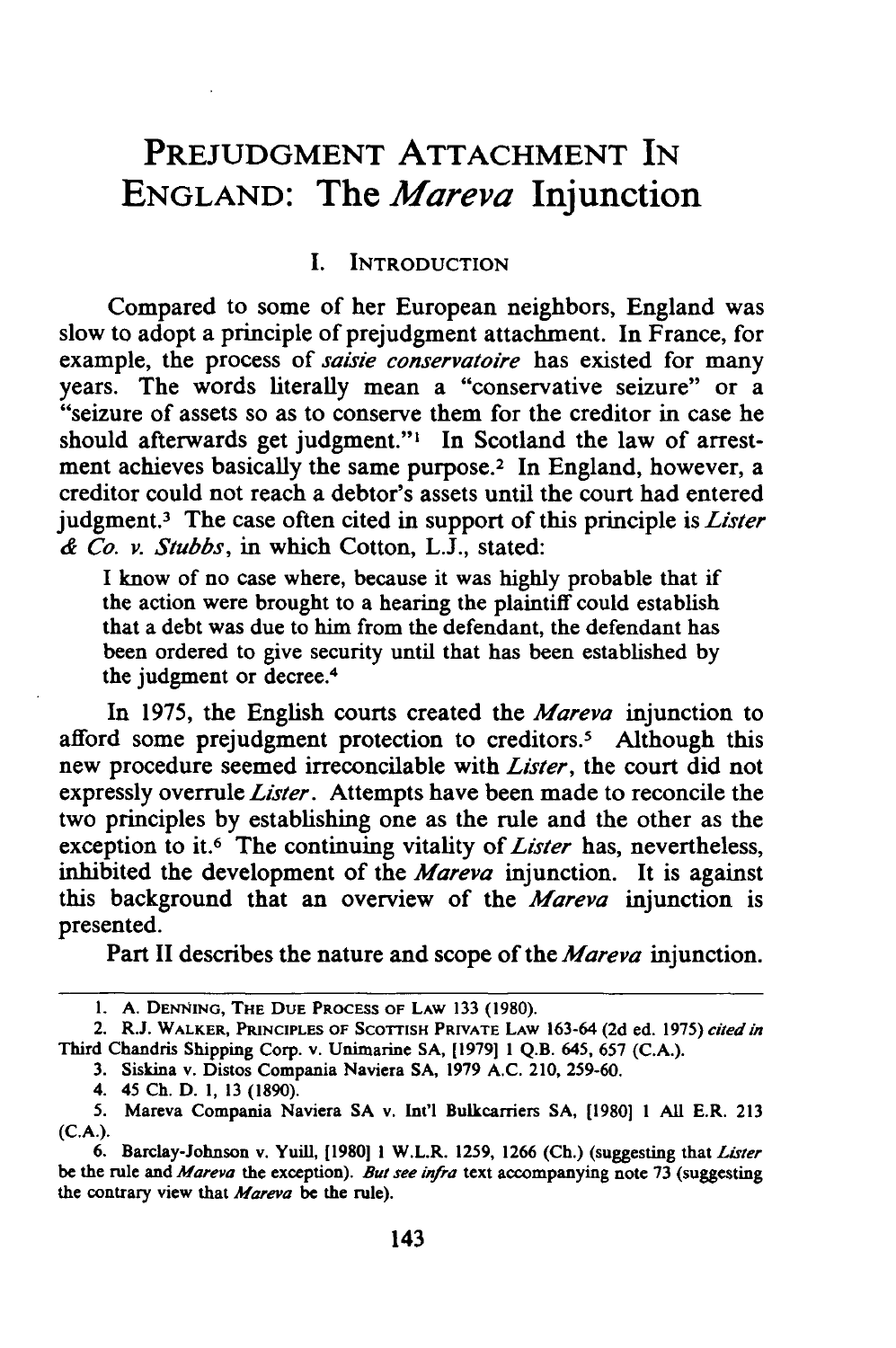Part III explains why England was ripe for the *Mareva* injunction. A chronology of case law which illustrates the emerging principles follows. Part IV focuses on the application of these principles as they relate to jurisdiction, the balance of convenience, the nature of the assets involved, and the parties affected.

#### II. **NATURE AND SCOPE OF THE PROCEDURE**

The *Mareva* injunction does not convert an unsecured creditor into a partially secured creditor by creating proprietary rights in a debtor's assets, nor does it give a creditor priority in insolvency proceedings. Instead, the *Mareva* injunction operates *in personam* to restrain a debtor from dealing with his or her assets until the court enters judgment.<sup>7</sup> Until then, a creditor has no rights in a debtor's assets. For this reason, the *Mareva* injunction cannot strictly be called a prejudgment attachment.<sup>8</sup>

The *Mareva* injunction is granted in most cases as a form of interlocutory relief. $9$  The court, however, may continue the injunction to facilitate execution of the judgment so that plaintiff can have the protection when he or she needs it most.'0 On the other hand, the court may discharge the injunction, especially in insolvency cases, where a creditor might get rights he or she otherwise would not have. **I**

The scope of the *Mareva* injunction is not limited to commercial debts. The injunction may support a claim for personal injuries.<sup>12</sup> It has also been used in the following situations: to supplement other remedies, $13$  to obtain security in arbitration cases,<sup>14</sup> and to act as a discovery device.<sup>15</sup> With respect to discovery, plaintiff may not conduct a "fishing expedition" for defendant's assets, but plaintiff does have the right to ascertain the whereabouts

- **13.** 2 Rose, *supra* note **10,** at **184-85.**
- 14. *See, e.g.,* The Rena K, [1979] 1 Q.B. **377, 378-79.**
- **15.** *See, e.g.,* A. v. C., [1981] 1 **Q.B.** 956; **A.** v. **C.** (No. **2),** [1981] 1 Q.B. 961.

**<sup>7.</sup>** Rose, *The Mareva injunction-attachment in personam-Part 1,* **1981 LLOYD'S MAR. &** CoM. **L.Q. 1,** 5 [hereinafter cited as I Rose].

**<sup>8.</sup>** Wood, *Protective Measures for* Recovering Debts *in England and Wales,* 2 **INT'L CONT.** L. **&** FIN. REv. 458, 463 (1981) [hereinafter cited as Wood].

<sup>9.</sup> Supreme Court of Judicature (Consolidation) Act, 1925, 15 & **16** Geo. 5, ch. 49, sec. 45; *see also* 24 **HALSBURY'S LAWS OF ENGLAND** Para. **917** (4th ed. 1979).

**<sup>10.</sup>** Rose, *The Mareva injunction-attachment in personam-Part 2,* **<sup>1981</sup>**LLOYD'S **MAR.** & COM. L.Q. **177, 186** [hereinafter cited as 2 Rose].

**<sup>11.</sup>** *Wood, supra* note **8,** at 463.

<sup>12.</sup> Allen v. Jambo Holdings Ltd., [1980] **1** W.L.R. 1252, 1256 (C.A.).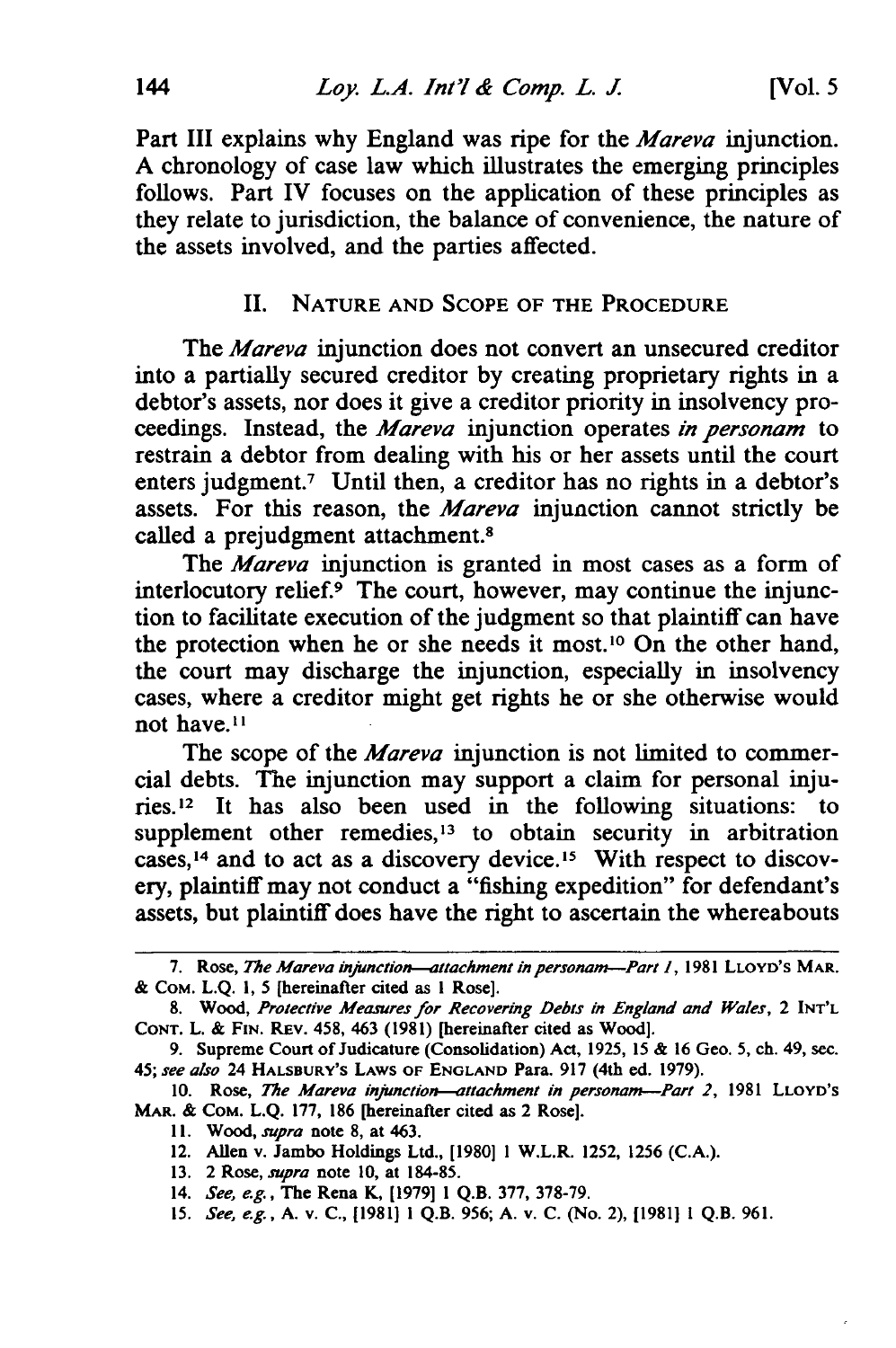**19821**

of such assets after he or she has narrowed their location down to either one or two bank accounts.16

# III. DEVELOPMENT OF THE NEW PROCEDURE

*A. Background*

The measures traditionally used for the recovery of commercial debts<sup>17</sup> were not as efficient as the means by which debtors could transfer their assets out of the reach of creditors.18 The courts saw a need to provide a means by which creditors could effectively prevent such transfers, and thus preserve a debtor's assets for satisfaction of the judgment. The courts created the *Mareva* injunction to meet this need.

The courts initially invoked this procedure in claims against foreign ship charterers who defaulted on the hire. The plaintiffs, usually shipowners, found the English courts to be a "fruitful venue" to litigate their claims<sup>19</sup> since the court often had jurisdiction by virtue of London arbitration<sup>20</sup> or insurance<sup>21</sup> provisions in the charterparties (charter agreements). Upon the charterer's default, the shipowner's main concern was to locate the charterer's assets in order to secretly prevent their removal from England. The *Mareva* injunction by allowing *ex parte* applications succeeds in providing secrecy. This relatively simple procedure has proved very popular with the commercial community, and by 1980, more than 20 applications a month were being filed.<sup>22</sup>

## *B. Development by Case Law*

The Court of Appeal created the *Mareva* injunction in 1975 in the case of *Nippon Yusen Kaisha v. Karageorgis.23* This case, according to Lord Denning, touched off the greatest piece of law reform in his time.<sup>24</sup> In this case, plaintiff Japanese shipowners had entered into a charterparty with defendants, the Karageorgis brothers. De-

<sup>16.</sup> *Id*

<sup>17.</sup> *Eg.,* Bankruptcy Act, 1914, 4 & 5 Geo. 5, ch. 59, sec. 44; Companies Act, 1948, 11 & 12 Geo. 6, ch. 38, sec. 320; and Rules of the Supreme Court 1965, Order 14 (1981).

<sup>18.</sup> Rasu Maritima SA v. Perusahaan Pertambangan Minyak Dan Gas Bumi Negara, [1978] 1 Q.B. 644, **661** (C.A.) [hereinafter cited as Pertamina].

**<sup>19.</sup>** Siskina v. Distos Compania Naviera SA, 1979 A.C. 210, 216.

<sup>20.</sup> *Eg.,* The Rena K, [1979] 1 Q.B. 377, 386.

<sup>21.</sup> *Eg.,* Siskina v. Distos Compania Naviera SA, 1979 A.C. 210, 227.

<sup>22.</sup> Third Chandris Shipping Corp. v. Unimarine SA, [1979] 1 Q.B. 645, **650** (C.A.).

<sup>23. [1975] 1</sup> W.L.R. 1093 (C.A.).

<sup>24.</sup> **A. DENNING,** *supra* note **1,** at 134.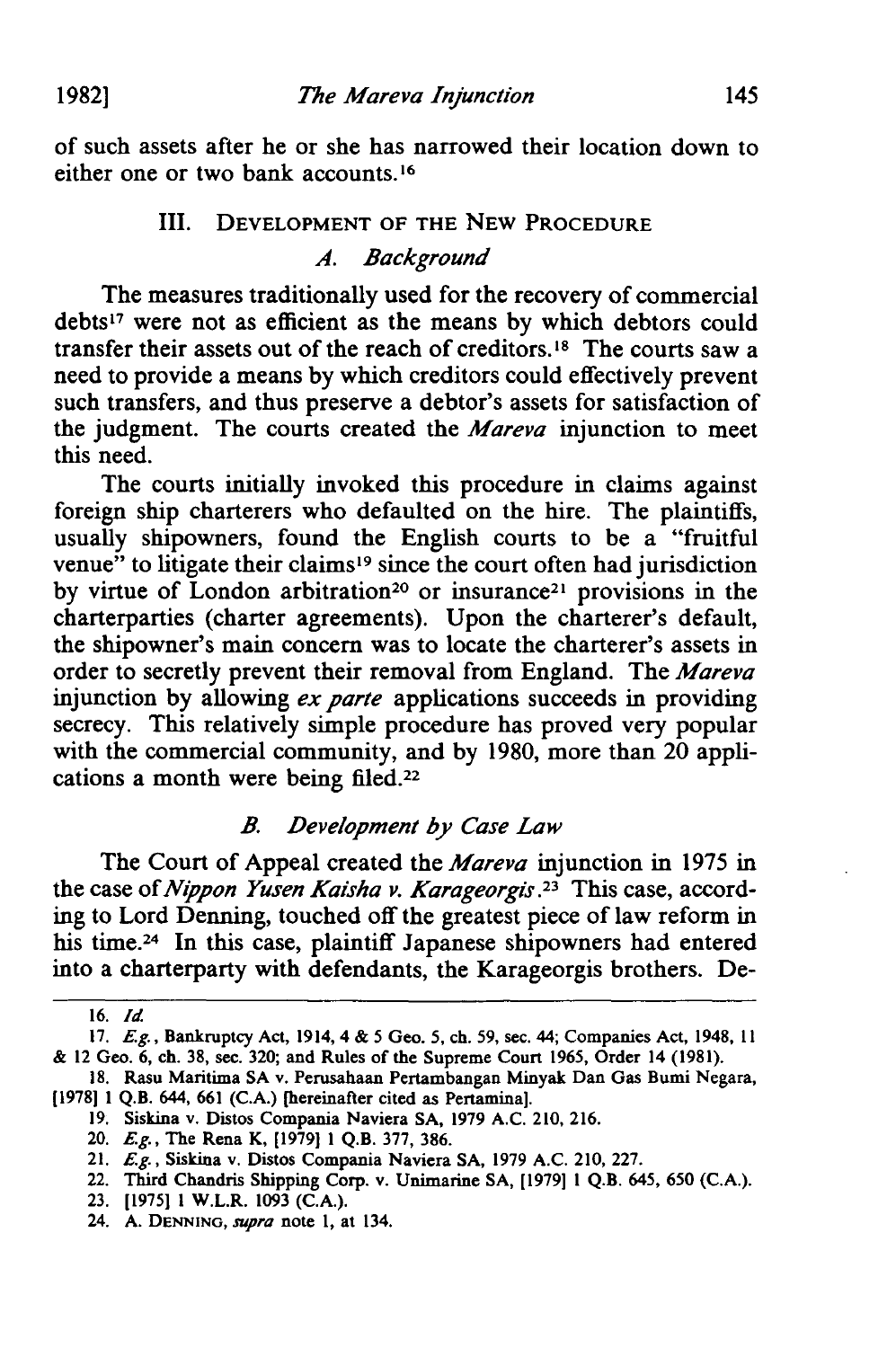fendants defaulted on the hire and disappeared, but plaintiff was able to locate funds of defendants in a London bank. There was a risk, however, that defendants would remove the funds **by** telegraphic transfer. Lord Denning, Master of the Rolls, said, "We are told that an injunction of this kind has never been granted before. It has never been the practice of the English courts to seize assets of a defendant in advance of judgment or to restrain the disposal of them."<sup>25</sup> It was time, his lordship decided, to revise such a practice. The court held:

There is no reason why the High Court or this court should not make an order such as is asked for here. It is warranted **by** section 45 of the Supreme Court of Judicature (Consolidation) Act, **1925** which says that the High Court may grant a mandamus or injunction or appoint a receiver **by** interlocutory order in all cases in which it appears to the court to be just or convenient so to do. It seems to me that this is just such a case. There is a strong prima facie case that the hire is owing and unpaid. If an injunction is not granted, these moneys may be removed out of the jurisdiction and the shipowners will have the greatest difficulty in recovering anything. Two days ago we granted an injunction ex parte and we should continue **it.26**

Lord Denning was so pleased with his decision that he said, "There was no need to wait for the case to be reported. I am quite sure **by** that afternoon every commercial set of chambers in The Temple buzzed with **it.'' <sup>27</sup>**The legal profession quickly recognized the potential of the *Nippon Yusen* decision. Barely a month later the Court of Appeal in *Mareva Compania Naviera SA v. International Bulkcarriers SA <sup>28</sup>*again utilized the new procedure and gave it its  $m$ name.<sup>29</sup>

Both *Nippon Yusen* and *Mareva* were *ex parte* injunctions. In neither case did defendants apply to discharge the injunctions so that only the creditors' side was heard. For the authority to be complete, both sides needed to be heard. Such a case finally came up

**<sup>25.</sup>** Nippon Yusen Kaisha v. Karageorgis, **[1975] 1 W.L.R. 1093, 1094 (C.A.).**

**<sup>26.</sup>** *Id.* at **1095.**

**<sup>27.</sup> A.** DENNING, *supra* note **1,** at **135.**

<sup>28. [1980] 1</sup> All E.R. **213** (C.A.).

**<sup>29.</sup>** Sir Robert Megarry, V.C., believes that the name *Mareva* has been given to the injunction because the *Nippon Yusen* court had not been referred to *Lister* or any of the other cases in that line, and it was in the *Mareva* case that the Court of Appeal held that the injunction should be granted notwithstanding authorities to the contrary. Barclay-Johnson v. Yuill, **[1980] 1** W.L.R. **1259, 1262** (Ch.).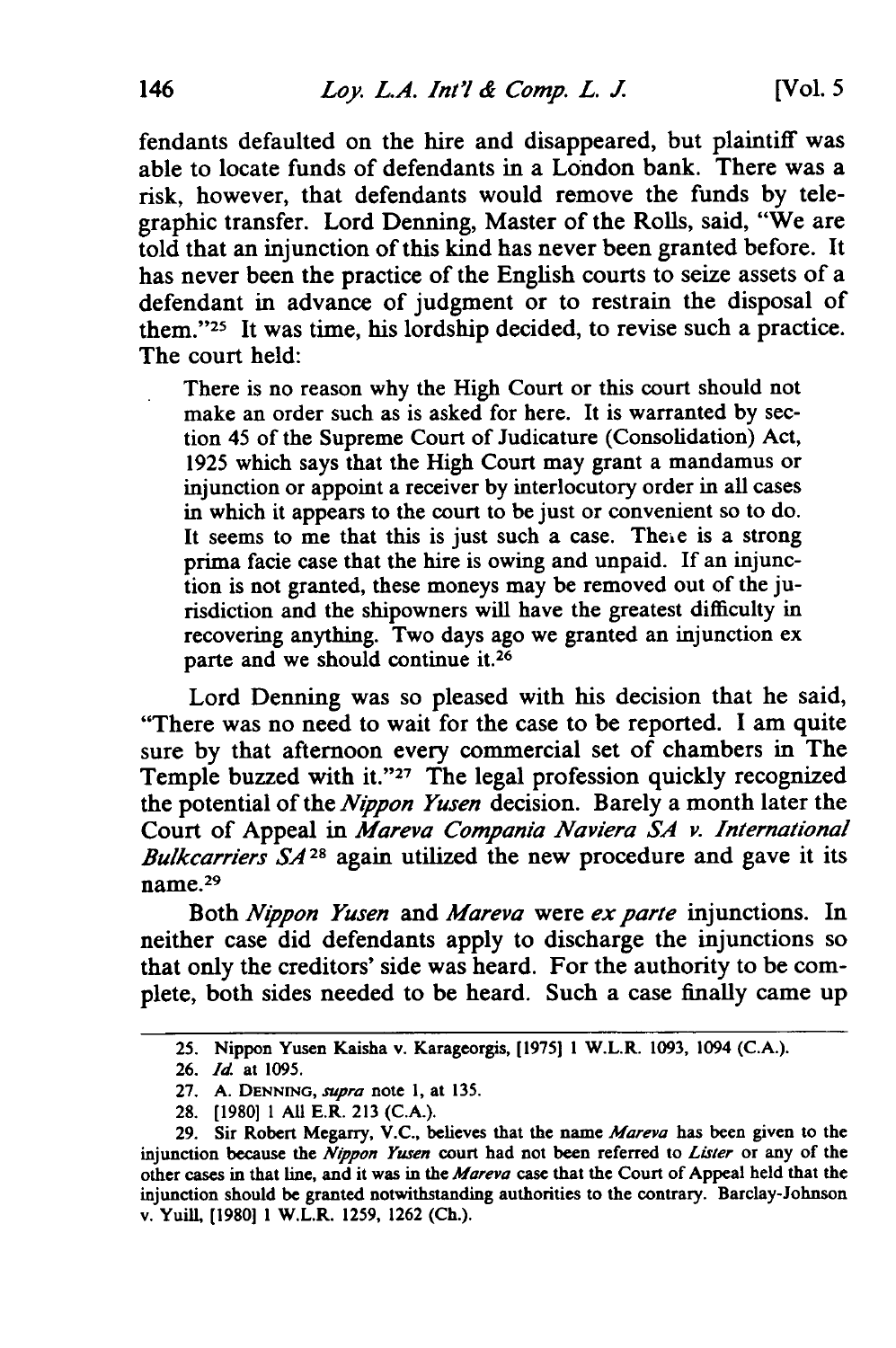two years later in *Rasu Maritima SA v. Perusahaan Pertambangan Minyak Dan Gas Bumi Negara,30* mercifully short-titled *Pertamina* .3

Plaintiff shipowner sued defendant charterer for damages of nearly £2,000,000 for breach of a charterparty. After numerous futile attempts in several countries to attach defendant's assets, plaintiff finally found some equipment purportedly belonging to defendant waiting to be shipped from Liverpool. Plaintiff immediately applied *ex parte* for an injunction to restrain the shipping of the equipment, and the defendant applied to discharge the order. The Court of Appeal discharged the injunction on two grounds.<sup>32</sup> First, there was a serious question as to whether defendant held valid title to the equipment. Second, the value of the equipment to defendant (it was to be used as part of a proposed plant) far outweighed its value to plaintiff if seized and sold under execution of judgment. The court would issue an injunction only if it were "just or convenient" to do **so,33** and since it had grave doubts as to the merits of plaintiff's case,<sup>34</sup> the court did not continue the injunction. Lord Denning, who took part in this decision said later:

IT]hat decision was a good way of getting things done. By our words we did much to establish the *Mareva* injunction as a new principle-but by our decision we avoided any appeal to the House of Lords. We decided on the merits in favour of the defendants--thus precluding any appeal by them: but we made it clear that that new principle was to be available in future in English law.<sup>35</sup>

His lordship's satisfaction was short-lived, however, as two months later the House of Lords not only reviewed the *Mareva* **in**junction but reversed an application of it in *Siskina v. Distos Compa*nia *Naviera S4.36* The pertinent facts were as follows: plaintiff

*Pertamina,* **[1978] 1 Q.B.** at **662-63.**

<sup>30. [19781 1</sup> Q.B. 644 (C.A.).

<sup>31.</sup> Barclay-Johnson v. Yuill, [1980] 1 W.L.R. 1259, 1263 (Ch.).

**<sup>32.</sup>** Lord Denning said:

<sup>[</sup>These questions] must be taken into account considering whether discretion should be exercised or not. . **.** . While [these questions remain] unanswered, the situation is such that I do not think it would be proper in this case for equity to intervene to assist one side or the other. I am tempted to say, **"A** plague on both your houses."

**<sup>33.</sup>** *Id* at **659-60.**

<sup>34.</sup> *See supra* text accompanying note **32.**

**<sup>35.</sup> A. DENNING,** *supra* note **1,** at 140.

**<sup>36. 1979</sup> A.C.** 210.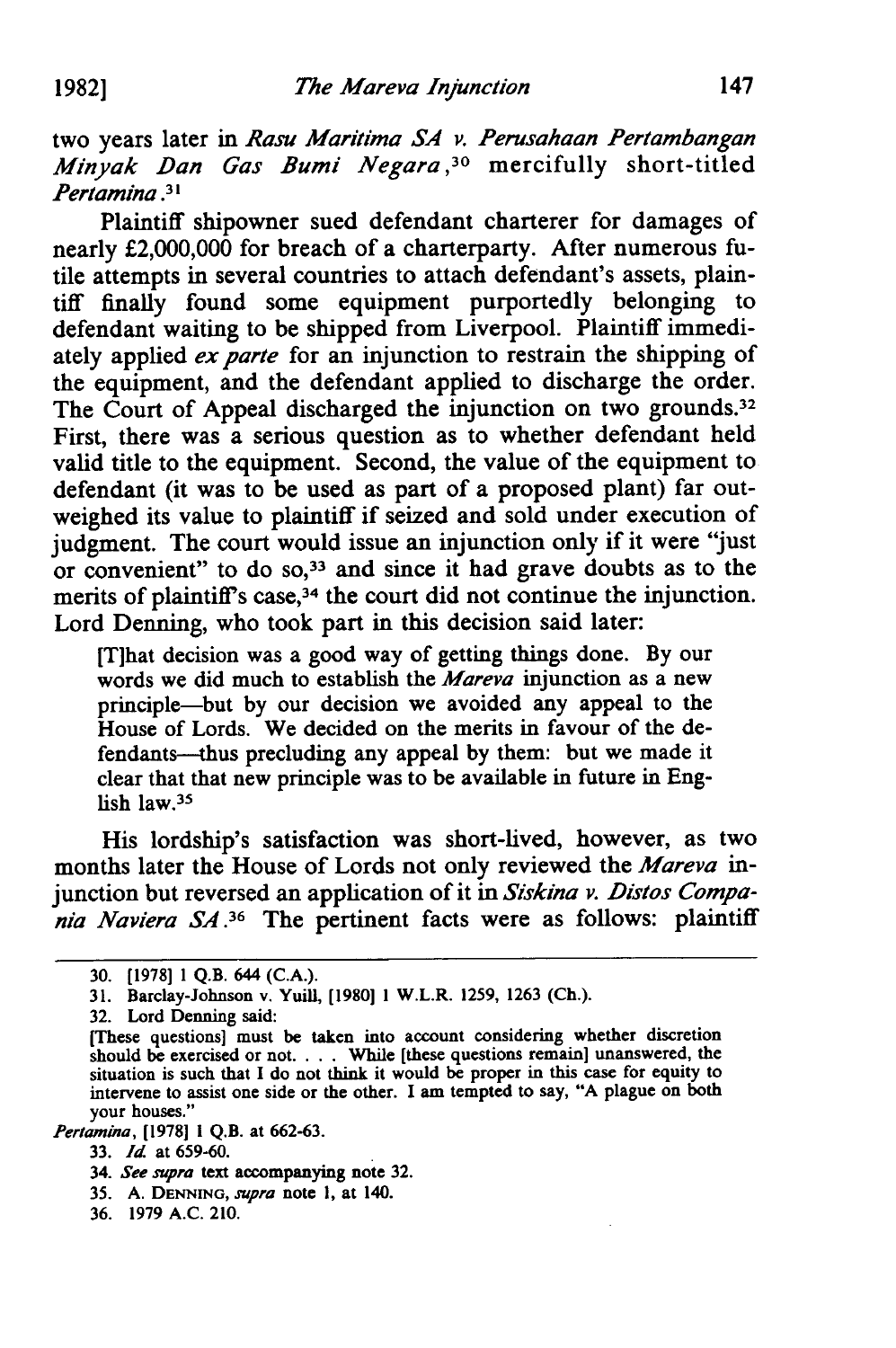cargo owners had a substantial claim against defendant shipowners arising out the shipowners' failure to complete delivery of freightprepaid goods, for wrongfully diverting the vessel, and for discharging the cargo under an unwarranted claim of lien. The shipowners owned only one ship, the *Siskina,* which had sunk. Their only asset was the insurance money due to them from London underwriters for the loss of the ship. The cargo owners wanted to keep the insurance proceeds in England until they could litigate their damage claims in Cyprus. The High Court granted an injunction, and the Court of Appeal upheld it. The case then went to the House of Lords, which reversed on the narrow ground that the *Mareva in*junction could not be extended to provide a general power of attachment where the court had no other basis of jurisdiction over defendants other than plaintiffs' application for an interim injunction.<sup>37</sup>

In this decision, the House of Lords reviewed the *Mareva prin*ciple but did not challenge it.38 Lord Hailsham of Saint Marylebone said, "Since the House is in no way casting doubt on the validity of the new practice by its decision in the instant appeal, I do not wish in any way to do so myself. . . . "<sup>39</sup> Lord Denning commented on the House's silence two years later in *Third Chandris Shipping Corp. v. Unimarine SA*,<sup>40</sup> "If the House had any doubts about our jurisdiction in the matter, I should have expected them to give voice to them, rather than let the legal profession continue in error. But none of their Lordships did cast any doubt on it."<sup>41</sup> The *Mareva* injunction had become part of English jurisprudence.

#### IV. PRINCIPLES OF APPLICATION

#### *.4. Jurisdiction*

The source of the courts' Mareva jurisdiction is found in section 45(1) of the Supreme Court of Judicature (Consolidation) Act, 1925,42 which permits the High Court of Justice to grant an injunction "in all cases in which it appears to the court to be just or convenient so to do." The jurisdictional prerequisite is that there exist

<sup>37.</sup> *Id* at 217, 254-58.

<sup>38.</sup> *Id* at 254.

<sup>39.</sup> *Id* at 261.

<sup>40.</sup> [1979] 1 Q.B. at 645.

<sup>41.</sup> *Id* at 666.

<sup>42.</sup> *Pertamina,* [1978] 1 Q.B. 644, 659-60 (C.A.). Sec. 45(1) has recently been re-enacted as sec. 37(1) of The Supreme Court Act, **1981,** ch. 54.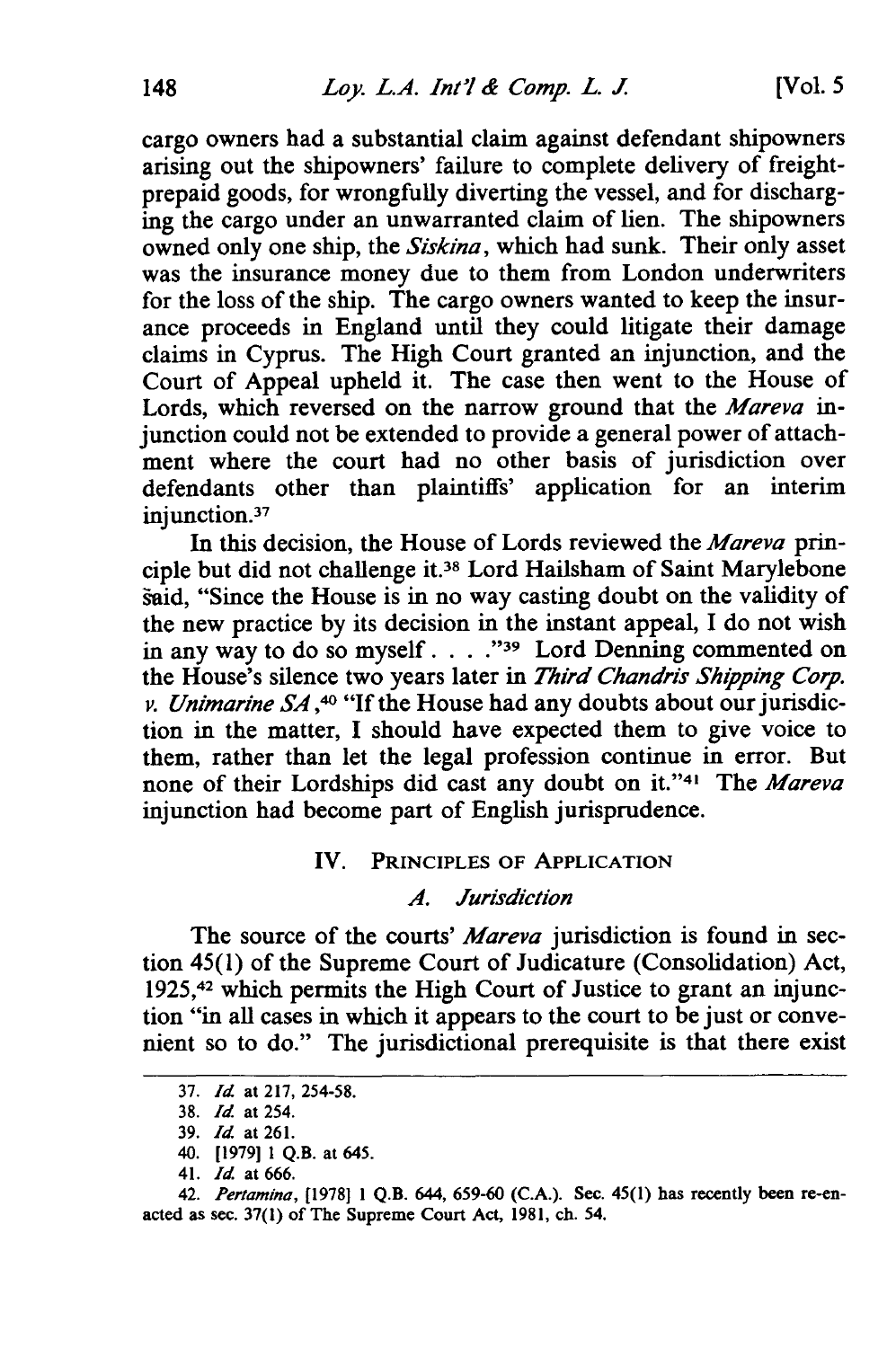"an action, actual or potential, claiming substantial relief which the High Court has jurisdiction to grant and to which the interlocutory orders. **. .** are but ancillary." 43 The importance of this prerequisite is illustrated in the *Siskina* case, where the House of Lords held that there was no action or substantive claim before the High Court to which the injunction sought could be ancillary.<sup>44</sup> The court said:

All that [plaintiffs] have is a claim to monetary compensation arising from a cause of action against the shipowners which is not justiciable in the High Court without the shipowners' consentwhich they withhold. To argue that the claim to monetary compensation is justiciable in the High Court because *if it were justiciable* it would give rise to an ancillary right to a *Mareva* injunction restraining the shipowners [from] doing something in England pending adjudication of the monetary claim, appears to me to involve the fallacy of petitio principii or, in the vernacular, an attempt to pull oneself up by one's own bootstraps.<sup>45</sup>

Plaintiffs had attempted to bring their action into the English courts by applying for leave to serve defendants overseas. Leave, however, was granted only to plaintiffs who could meet certain requirements governing overseas service of process. The pertinent court rule provided that leave might be granted "if in the action begun by writ an injunction is sought ordering the defendant to do or refrain from doing anything within the jurisdiction (whether or not damages are also claimed in respect of a failure to do or the doing of the thing)." 46 The only action brought in England by plaintiffs was the application for a *Mareva* injunction, which, according to their Lordships, did not constitute an action within the meaning of the rule.<sup>47</sup> Since the court had no *in personam* jurisdiction over defendants, there was no action to which the application for a *Mareva* injunction could be ancillary, and, therefore, the court had no power to grant an injunction.48

The restrictive holding of *Siskina* has been identified with the *Lister* line of cases.49 However, an important distinction must be

47. Siskina v. Distos Naviera SA, 1979 A.C. 210, 253.

<sup>43.</sup> Siskina v. Distos Naviera SA, 1979 A.C. 210, 254. *See also* Mareva Compania Naviera SA v. Int'l Bulkcarriers SA, [1980] 1 All E.R. 213, 214 (C.A.) (an injunction will not be granted to protect a person who has no legal or equitable right whatever).

<sup>44.</sup> *Id* at **253.**

<sup>45.</sup> *Id* at 257.

<sup>46.</sup> Rules of the Supreme Court 1965, Order 11, Rule l(i) (1981).

<sup>48.</sup> *Id* at 256.

<sup>49.</sup> Barclay-Johnson v. YuiU, [1980] 1 W.L.R. 1259, 1262-63 (Ch.).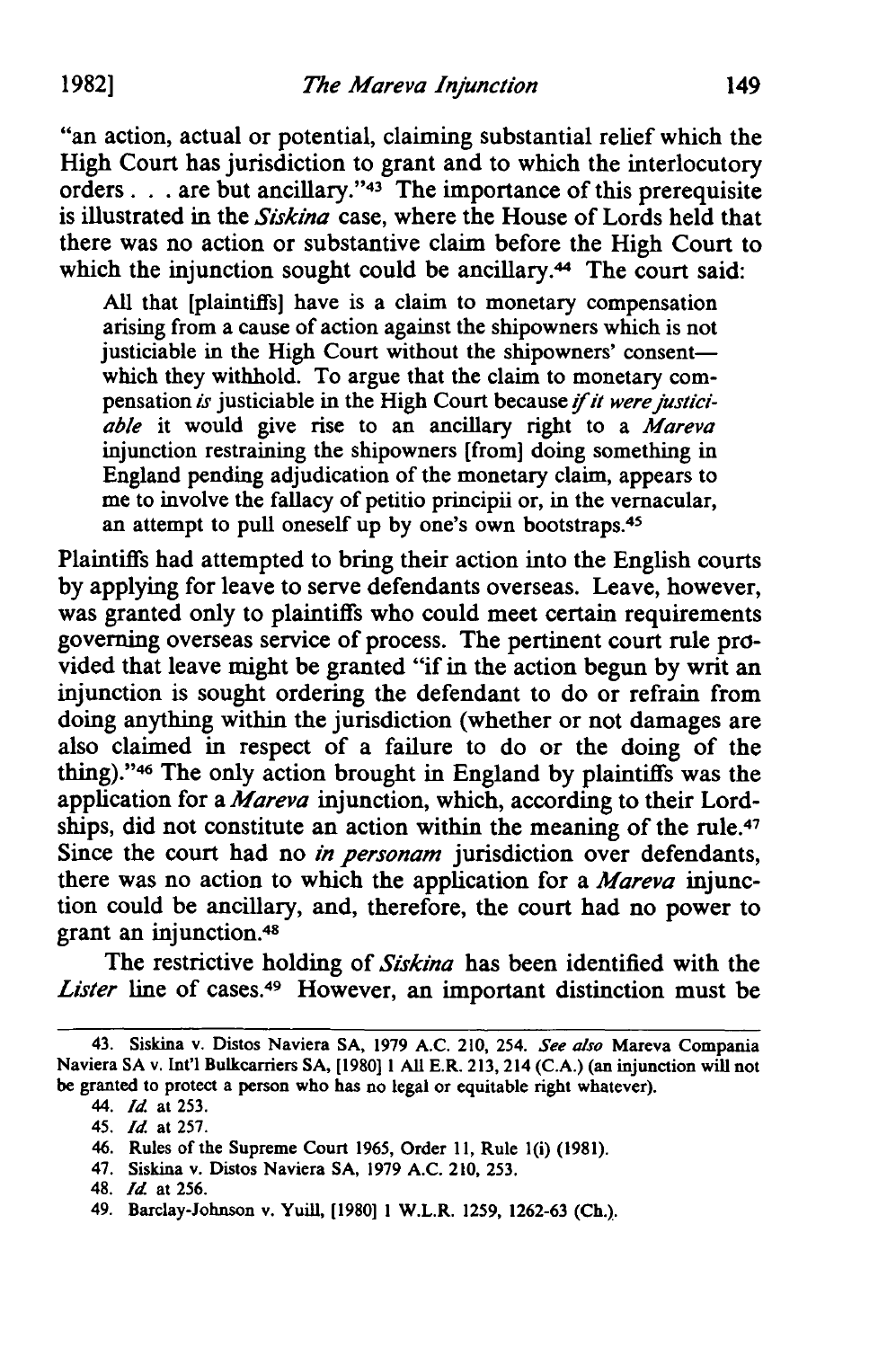made: the decision of the court not to issue an injunction in *Siskina* turned on the lack of jurisdiction, while in *Lister* it did not. A closer look at the facts of *Lister* will give a clearer picture of the situation.

In *Lister,* defendant agent had corruptly received commission payments from a third party. The principals applied for an injunction to restrain the agent from dealing with the money received. The Chancery Divisional Court held that since the commission was not the property of the principals, they had no right to prevent the agent from dealing with it.<sup>50</sup> The court did not address the issue of personal jurisdiction since the agent was actually in England. Rather, the court denied the injunction as a matter of practice:<sup>51</sup>

**[11f** the money sought to be recovered is not the money of the Plaintiffs, we should be simply ordering the Defendant to pay into court a sum of money in his possession because there is a *primafacie* case against him that at the hearing it will be established that he owes the money to the Plaintiffs. In my opinion, that would be. **.** .introducing an entirely new and wrong principle-which we ought not to **do. .... 52**

The difference between jurisdiction and practice is important because it diminishes the precedential value of *Lister.* While courts are not free to extend jurisdiction where there is none, they are free to depart from practice whenever it seems just or convenient to do  $SO<sub>2</sub>$ <sup>53</sup>

### *B. Balance of Convenience*

Section 45(1) of the Supreme Court of Judicature (Consolidation) Act, 1925, permits the courts to grant interlocutory injunctions in cases where it is "just or convenient" to do so. The general principles for interlocutory injunctions are set out in the oft-cited *American Cyanamid Co. v. Ethicon Ltd <sup>54</sup>*The threshhold requirement is that there be a serious question to be tried.<sup>55</sup> The court must be satisfied that plaintiff's claim is not merely vexatious.<sup>56</sup> The court also takes into consideration the uncompensable disadvantages to

<sup>50.</sup> Lister & Co. v. Stubbs, 45 **Ch.** D. 1, 13 (1890).

**<sup>51.</sup>** *See* Mareva Compania **SA** v. **Int'l** Bulkcarriers **SA, [1980] 1 All** E.R. **213, 215** (C.A.).

**<sup>52.</sup>** Lister & Co. v. Stubbs, 45 Ch. **D.** 1, 14 (1890).

<sup>53.</sup> *See* 2 Rose, *supra* note 10, at 194.

<sup>54.</sup> **1975** A.C. 396.

**<sup>55.</sup>** *See generaly* R.J. **WALKER, THE ENGLISH LEGAL SYSTEM 258** (4th ed. **1976).**

<sup>56.</sup> *Id*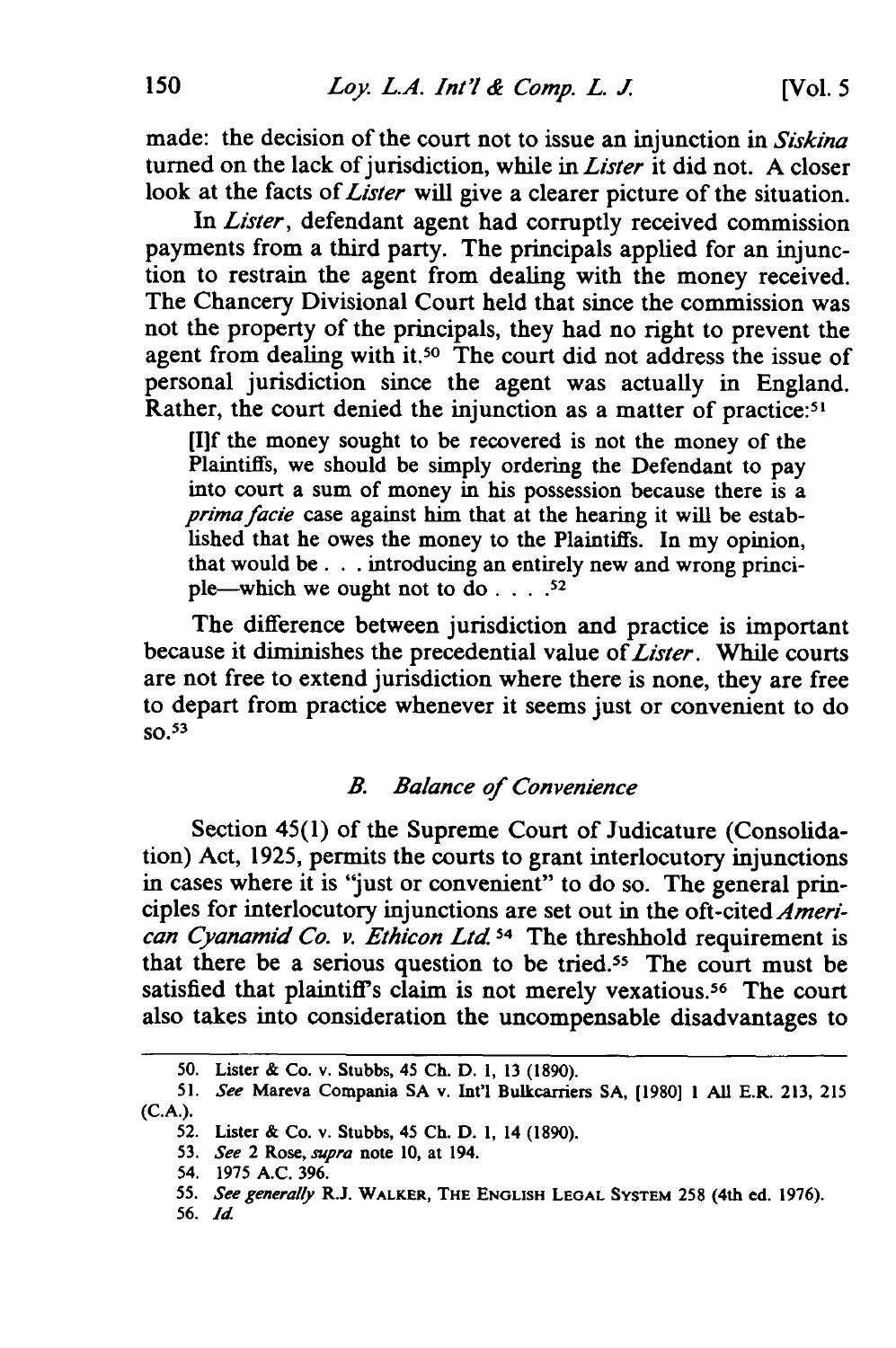each party should it grant or discharge an injunction.57 In *Mareva* cases the courts have tended to vary the principles of *American Cyanamid.5 <sup>8</sup>*

With respect to the "vexatious" test,<sup>59</sup> for example, the Court of Appeal has held that a "good, arguable" case is sufficient to invoke the *Mareva* doctrine.<sup>60</sup> The requirements for a "good, arguable" case have been set out in *Third Chandris.61*

First, plaintiff must fully disclose material facts concerning the case. In this connection he or she must give all particulars of the claim, including the size of the claim and the grounds for it.62 Plaintiff may also be required to reply to any bona fide defenses made by defendant in his or her application to discharge.<sup>63</sup>

Second, plaintiff must show that defendant has assets in England. The existence of a bank account is sufficient.<sup>64</sup>

Third, plaintiff must show that there is a risk that defendant would remove his or her assets before the judgment is satisfied.<sup>65</sup> The risk of removal or disposal of assets is the core of the *Mareva* injunction. Indeed, it has been said that the risk factor distinguishes *Mareva* from *Lister.66* In commercial cases it is sufficient if there are facts "from which the Commercial Court, like a prudent, sensible commercial man, can properly infer a danger of default if assets are removed from the jurisdiction."<sup>67</sup>

Fourth, plaintiff must give an undertaking in case his or her claim fails or if the injunction turns out to be unjustified.68 The rule is that plaintiff will only get such security in return as he or she has been required to furnish.<sup>69</sup> On the question of security, one commentator has noted:

Not only would the general principle in Lister *v. Stubbs* be doubly circumvented if the *Mareva* procedure were used specifi-

63. Meisel, *The Mareva Injunetion-Recent Developments,* 1980 LLOYD'S MAR. & COM. L.Q. 38, 14.

68. *Id* at 669.

<sup>57.</sup> *Id*

<sup>58.</sup> *See* Fellowes & Son v. Fisher, [1976] 1 Q.B. 122, 133 (C.A.).

<sup>59.</sup> *See* R.J. WALKER, supra note 55, at 258.

<sup>60.</sup> *Pertamina,* [1978] 1 Q.B. 644, 661 (C.A.).

<sup>61.</sup> Third Chandris Shipping Corp. v. Unimarine SA, [1979] 1 Q.B. 645, 668-69 (C.A.).

<sup>62.</sup> *Id*

<sup>64.</sup> Third Chandris Shipping Corp. v. Unimarine **SA,** [1979] 1 **Q.B.** 645, 668 **(C.A.).**

<sup>65.</sup> *Id* at 669.

<sup>66. 2</sup> Rose, supra note **10,** at 194.

<sup>67.</sup> Third Chandris Shipping Corp. v. Unimarine SA, [1979] 1 Q.B. 645, 671 (C.A.).

<sup>69.</sup> R.J. WALKER, supra note 55 at 256.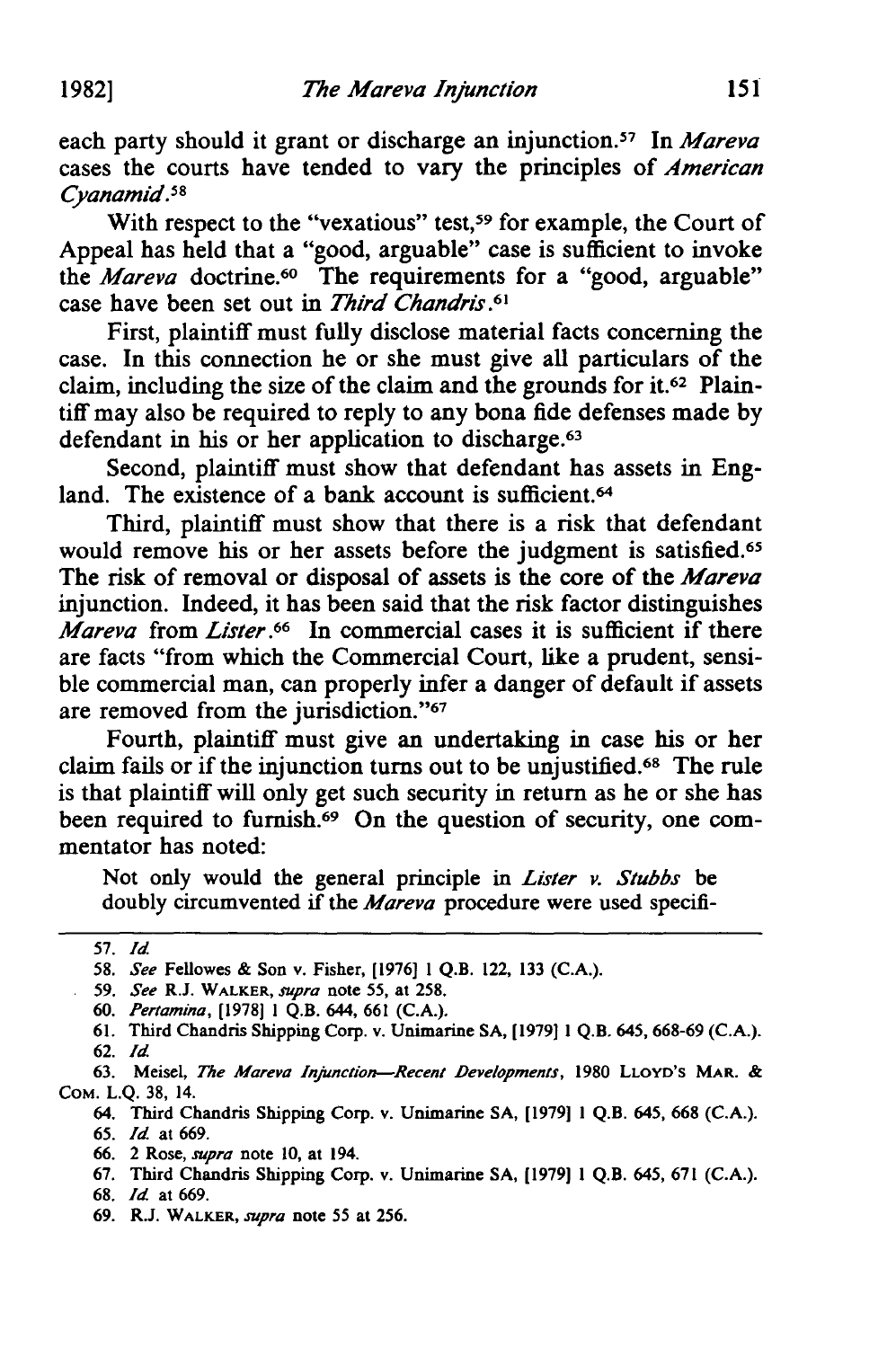cally for the purpose of requiring the defendant to put security, albeit the consequences of actually doing so may be unavoidable, but the procedure itself would be narrowed if it were in some way confined to cases where the defendant were able to obtain some security. This, fortunately, is unlikely, and of course, a defendant's inability to obtain security may well prove the wisdom of granting the injunction in the first place. It remains for Parliament to consider, however, whether the procedure should be extended to provide the plaintiff with real security for, as will be seen, the procedure in principle creates not interest in the assets in question and so may afford minimal protection where the defendant and anyone in possession of them are prepared to risk being in contempt of court and to disappear out of the jurisdiction with the assets. <sup>70</sup>

A conflict exists because *Lister* denies to plaintiff a general means of obtaining security from defendant before judgment. Yet *Mareva* prevents defendant from dealing with his or her assets before judgment. To avoid this conflict, *Mareva* decisions have ostensibly emphasized the "risk of removal" aspect. The fact that assets were less easily transferable in the 19th century may explain why the risk factor, so crucial in *Mareva,* was not significant in *Lister.* In fact, some suggestions have been made that the two principles may be reconcilable. In *Barclay-Johnson v. Yuifl, 71* Sir Robert Megarry, V.C., said:

**I** think that [the defendant] should be able to rely on the *Lister* principle except so far as it cannot be reconciled with the needs of the *Mareva* doctrine. I would regard the *Lister* principle as remaining the rule, and the *Mareva* doctrine as constituting a limited exception to **it.72**

Since the *Mareva* principle does incorporate the concerns of *Lister,* there is a strong argument in favor of establishing *Mareva* as the rule:

The clearly and widely drawn words of the statute, the powerful arguments in favour of the *Mareva* procedure, the fact that it does not per se establish proprietary rights and the tenuous distinction between it and the *Lister v. Stubbs* principle (which can survive as a factor relevant to discretion) all, it is submitted, provide ample justification for the House of Lords abolishing the

<sup>70. 2</sup> Rose, *supra* note 10, at 183.

<sup>71. [1980]</sup> **1** W.L.R. 1259 (Ch.).

<sup>72.</sup> *Id.* at 1266.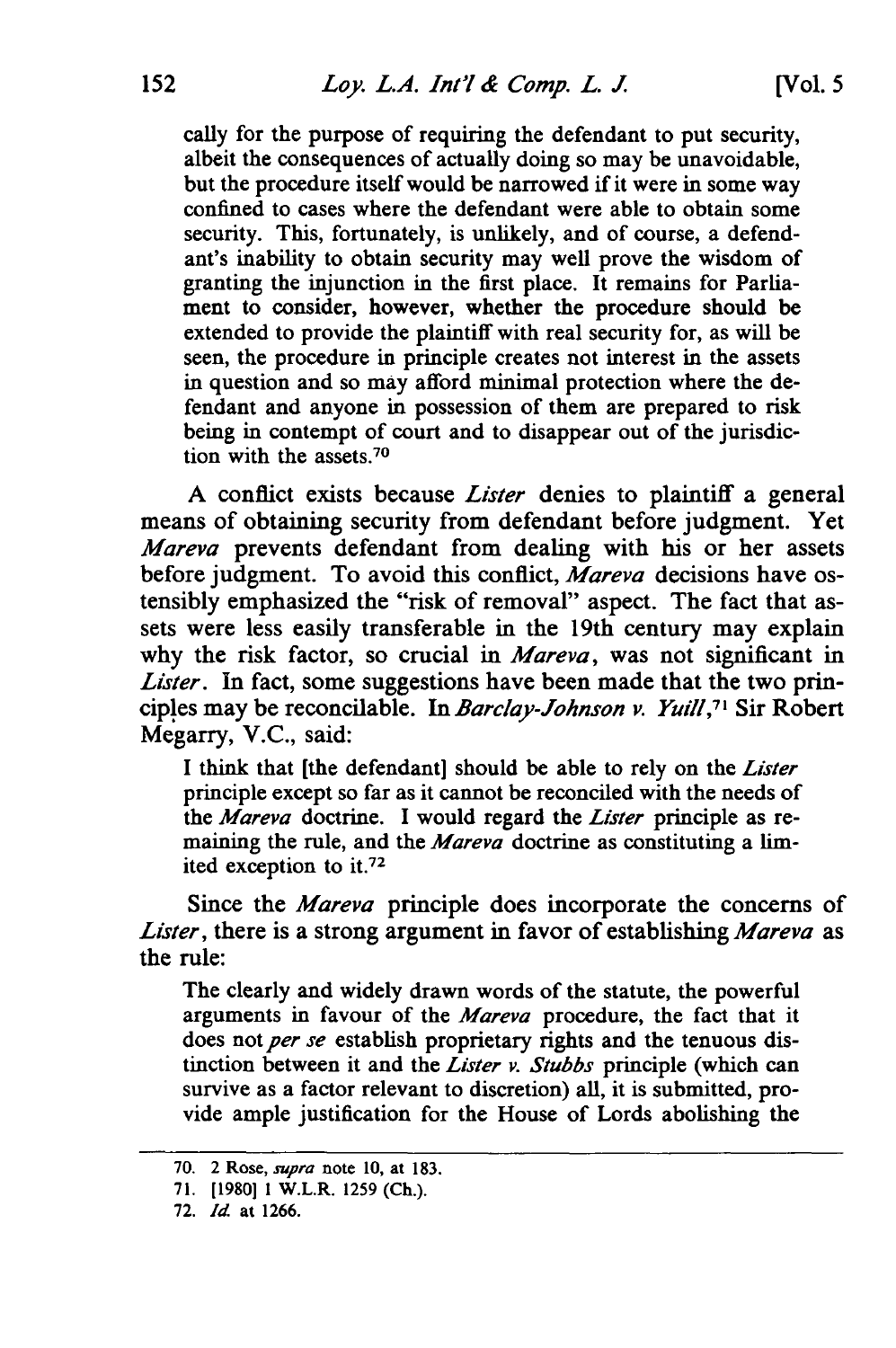distinction and favouring the expansion of the *Mareva* principle as the general practice.<sup>73</sup>

### *C. Assets Affected*

The nature of defendant's assets is a major consideration in the court's evaluation of whether it is just or convenient to grant an injunction. The most common asset subject to a *Mareva* injunction is a bank account. The freezing of such an asset, however, may seriously affect a defendant whose commercial survival depends on a good cash flow.<sup>74</sup> An undertaking by plaintiff may not always be sufficient indemnity for the loss which defendant might suffer.<sup>75</sup> This has been an area of concern to the courts, and Lord Denning has cautioned against the granting of an injunction over assets that would bring defendant's business to a standstill.<sup>76</sup>

More recent examples of assets subject to a *Mareva* injunction include money payable under a bank guarantee. In *Intraco Ltd v. Notis Shipping Corp.*,<sup>77</sup> the Court of Appeals held that although it generally would not grant an injunction to prevent a seller from demanding payment from a bank under its guarantee, it could impose *a Mareva* injunction on the fruits of the guarantee once received by the beneficiary. In *Iraqi Ministry of Defence v. Arcepey Shipping Co. SA,78* an intervenor was successful in seeking a variation on the *Mareva* injunction to enable defendants to repay a loan. The Queen's Bench Division held that since plaintiffs were not considered judgment creditors before judgment, defendants should be allowed to repay a loan to intervenors.79 The loan had arisen in the ordinary course of business, and in repaying the loan defendants were not seeking to avoid their responsibilities to plaintiffs.

Immovables, such as real property, are not considered any less suitable for a *Mareva* injunction. "The property lawyer's concern with creation of novel interests in land should be groundless, for the *Mareva* injunction is supposed to operate *inpersonam* and to create no proprietary interest in or lien over assets."80

**80. 1** Rose, *supra* note **7,** at 15.

<sup>73. 2</sup> Rose, *supra* note 10, at 194.

<sup>74.</sup> Third Chandris Shipping Corp. v. Unimarine SA, [1979] I Q.B. 645, 653-64 (C.A.).

<sup>75.</sup> *Id*

<sup>76.</sup> *Pertamina,* [1978] 1 Q.B. 644, 662 (C.A.).

<sup>77. [1981] 2</sup> Lloyd's L.R. 256 (C.A.).

<sup>78. [19811 1</sup> Q.B. 65.

<sup>79.</sup> *Id* at 73.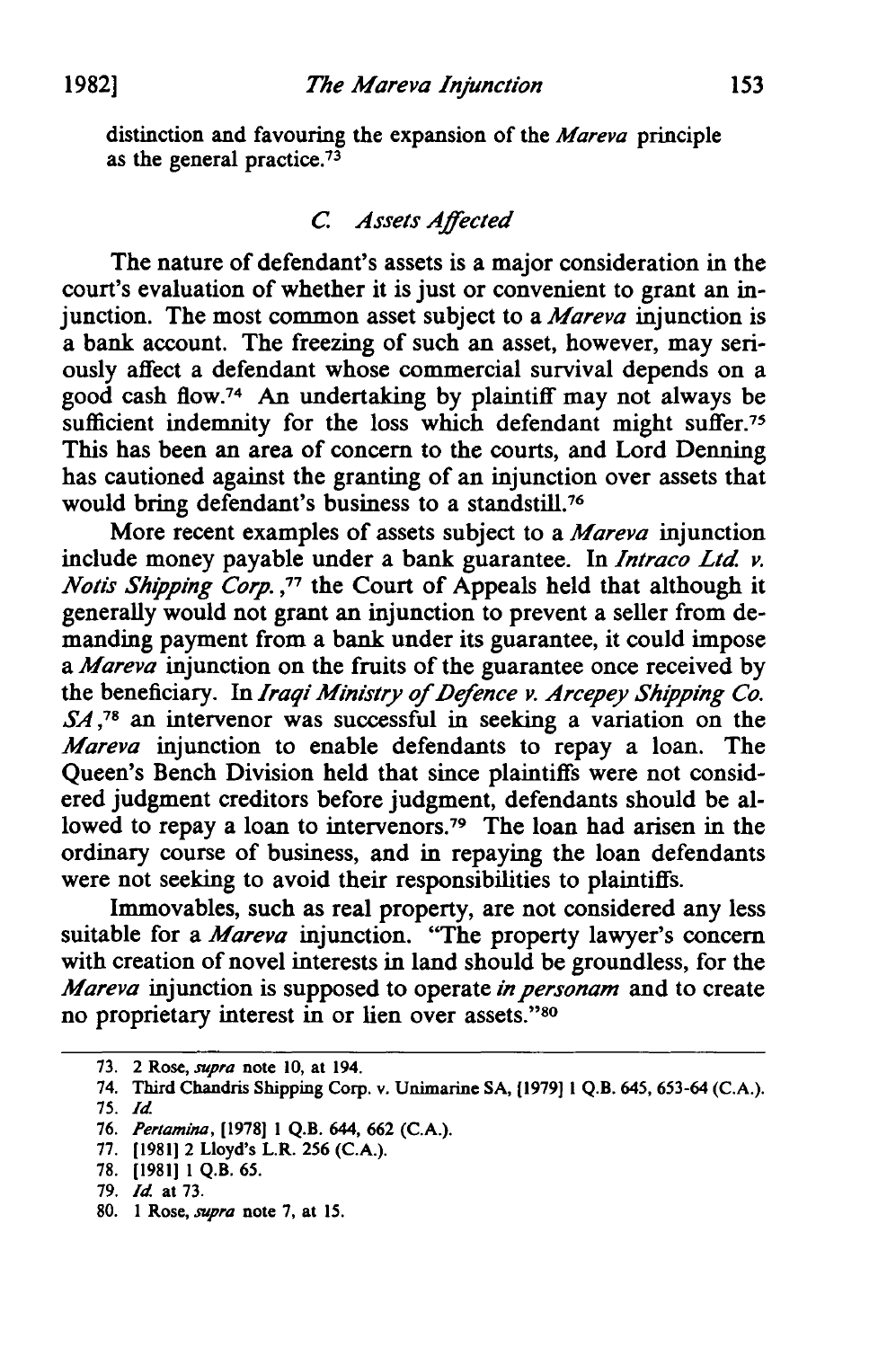In *Siskina* the House of Lords left open the question of whether a Mareva injunction could be used against an English defendant.<sup>8</sup> Indeed, defendant's domicile, residence, or presence within the jurisdiction has played an important part in a court's determination as to whether it will exercise its discretion in *Mareva* cases. In *Gebr Van Weelde Scheepvaart Kantoor v. Homeric Marine Services Ltd* **,82** the Queen's Bench Division refused an injunction because defendant was an English company.

The prevailing trend injunction, however, has been to apply the *Mareva* injunction to English defendants. In dictum in *Pertamina,* Lord Denning stated that the *Lister* prohibition was inapplicable to defendants outside English jurisdiction. 83 In *Chartered Bank v. Daklouche,84* a Lebanese couple operated a business in Abu Dhabi but had substantial contacts in England. The wife had bought a house in Hampshire, and had £70,000 in an English book. The couple's two daughters were being educated in England. The Court of Appeals considered the couple "English-based" for the purposes of a *Mareva* injunction and froze the wife's bank account.

Any doubt as to whether the procedure applied to an English defendant was dispelled after *Barclay-Johnson v. Yuill.85* In that case, the plaintiff had obtained an *ex parte* injunction restraining defendant, who was not a foreigner, from removing certain assets from the jurisdiction. The court reasoned that if the risk of removal of assets was the core of the *Mareva* injunction, then the procedure should not be confined to foreign defendants.<sup>86</sup>

Finally, in *Kirby v. Banks*,<sup>87</sup> the Court of Appeal issued an injunction against an English defendant who was both a resident of and present within the jurisdiction. The risk factor has replaced defendant's nationality as a test for whether the *Mareva* injunction should issue.

With respect to the rights and liabilities of third parties in a

**83.** *Pertamina,* [1978] 1 Q.B. 644, 659 (C.A.).

**<sup>81.</sup>** This question was recently resolved **by** the codification of the *Mareva* injunction. The Supreme Court Act, 1981, ch. 54, sec. 37(3).

<sup>82.</sup> **[1979]** 2 Lloyd's L.R. **117, 120** (Q.B.).

<sup>84. 1</sup> W.L.R. 107 (C.A.).

<sup>85. [1980] 1</sup> W.L.R. 1259 (Ch.).

<sup>86.</sup> *Id* at 1264.

**<sup>87.</sup>** 1978 K No. 976 (C.A. Jul. 1, 1980) (available Feb' 25, 1983, on LEXIS, Enggen Library, Cases file), *cited in* 1 Rose, *supra* note 7, at 10.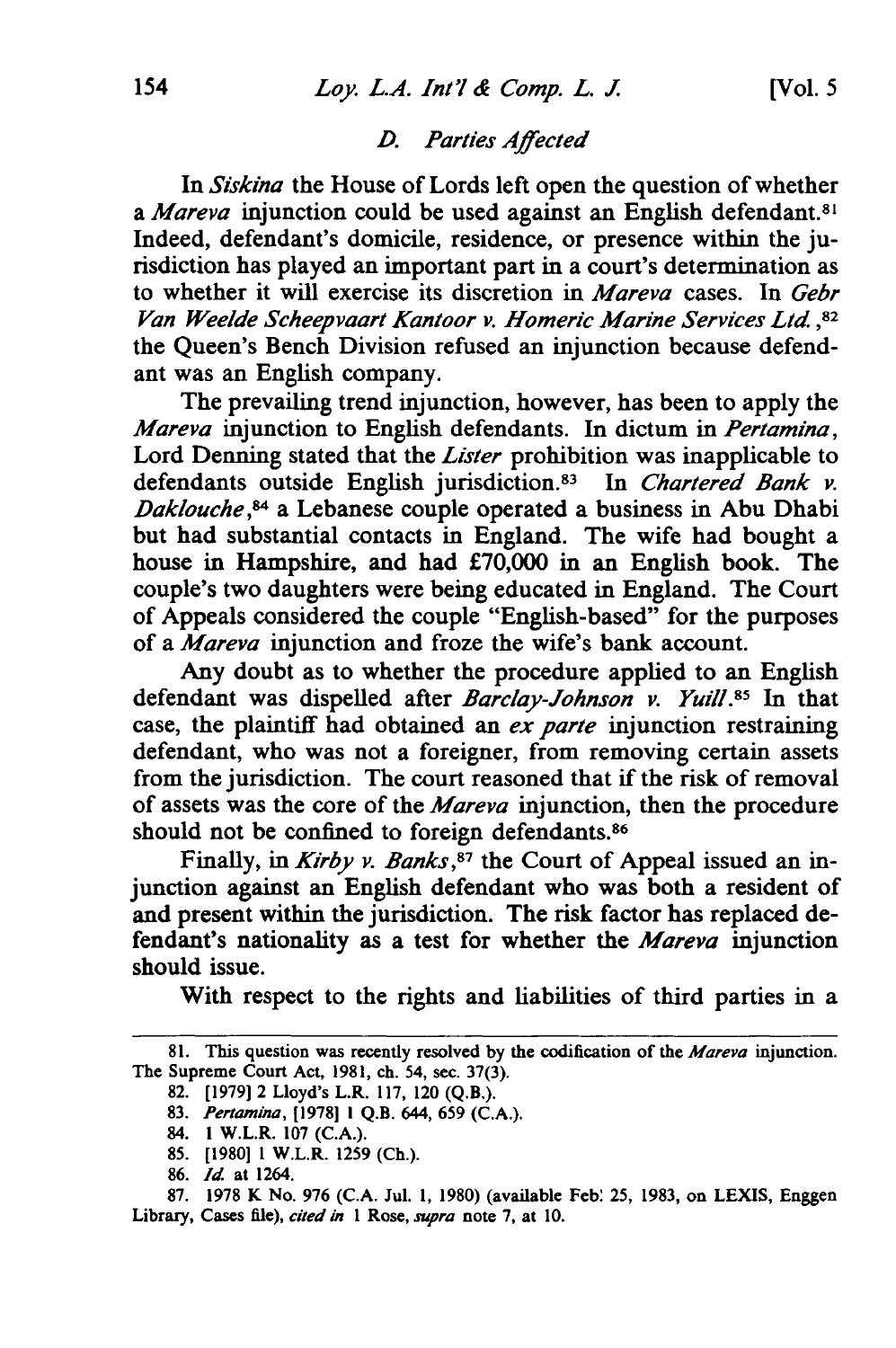*Mareva* injunction, the Queen's Bench Division has recently held that an injunction may issue against third parties if there is a risk of removal or disposal of assets by the third parties in collaboration with defendant.<sup>88</sup>

Finally, in *Clipper Maritime Co. Ltd. v. Mineralimportexport*,<sup>89</sup> the Queen's Bench Division considered the possible adverse effect an *ex parte* injunction might have on innocent third parties not represented in the action. In this case, lawyers for the port authority where the arrested vessel was docked told the court that the injunction would affect the port's activities. As a result, plaintiffs were required to give an undertaking to reimburse the port's lost income and administrative costs attributable to the injunction.

#### V. SUMMARY OF ESTABLISHED PRINCIPLES

In the seven years since the first *Mareva* cases were decided, the English courts have developed consistent rules which carefully balance the interests of the parties involved. It may be helpful to summarize the basic elements of the *Mareva* injunction as discussed in the preceding sections.

Jurisdiction for the procedure is derived from section 45(1) of the Supreme Court of Judicature (Consolidation) Act, 1925,90 which gives the High Court wide discretion in granting interlocutory injunctions. This section was recently re-enacted with no substantial changes as section 37(1) of the Supreme Court Act, **1981.91** The injunction sought must be part of plaintiff's substantive claim for relief. If defendant is not present within the jurisdiction, plaintiff must comply with the rules governing overseas service of process.

The two most important factors to be considered in determining whether it is "just or convenient" for the court to exercise its discretion are the strength of plaintiff's case<sup>92</sup> and the balance of convenience to both parties.93 Plaintiff must show that he or she has a "good, arguable case."<sup>94</sup> If plaintiff passes this hurdle, the court will then consider whether damages would be sufficient to compensate either party for losses suffered in the action should either party

<sup>88.</sup> Iraqi Ministry of Defence v. Arcepey Shipping Co. **SA,** [19811 1 Q.B. **65.**

<sup>89. [1981] 1</sup> W.L.R. 1259, 1262 (Ch.).

<sup>90.</sup> *See supra* text accompanying notes 43-53.

**<sup>91.</sup>** *See supra* text accompanying notes 44-48.

**<sup>92.</sup>** *See supra* text accompanying notes **58-67.**

**<sup>93.</sup>** *See supra* text accompanying notes 70-76.

<sup>94.</sup> *See supra* text accompanying notes **54-68.**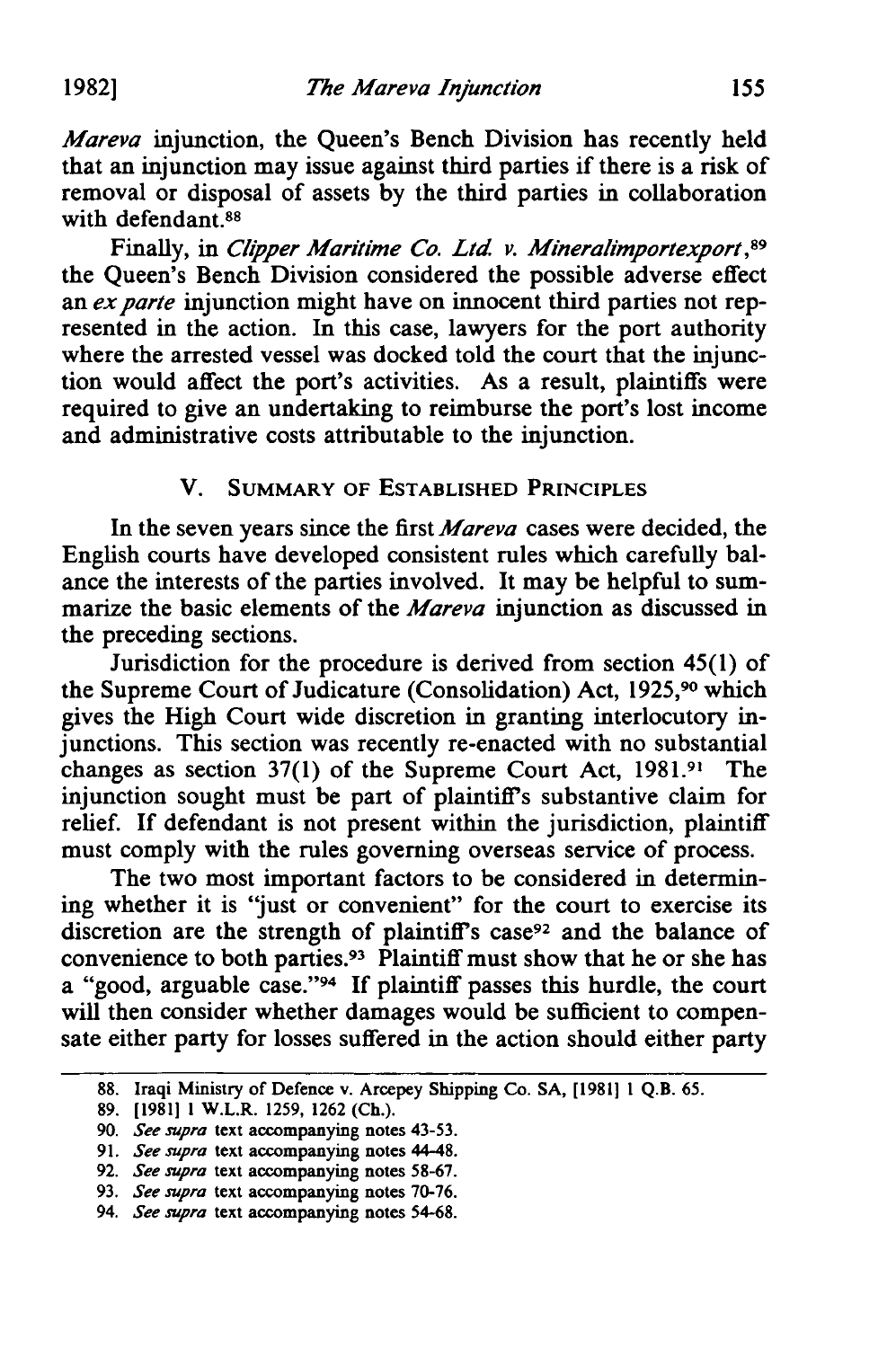prevail against the other.<sup>95</sup> In this connection, plaintiff's interest in freezing defendant's assets must outweigh defendant's interest in preventing irreparable disruption of his or her commercial interests.<sup>96</sup> Plaintiff's burden of proof, apart from showing a good, arguable case, is to persuade the court that the defendant has assets in the jurisdiction and that there is risk of their removal.<sup>97</sup>

If defendant wishes to discharge the injunction, his or her burden is to show that his or her business would be irreparably injured or that he or she has given sufficient security to cover the debt should the court enter judgment against defendant.<sup>98</sup> The court's responsibility is to find where the balance of convenience lies. 99 In this connection, the nature of the assets sought to be restrained is considered only to the extent of its relative value to both parties and the ease with which it could be removed from the jurisdiction. **1 l°**

With respect to persons affected by the *Mareva* injunction, both foreign and English defendants may be affected insofar as the threatened removal of assets is the crucial factor in determining whether the injunction will be granted.<sup>101</sup> Finally, innocent third parties adversely affected by such an injunction may apply to the courts for relief.<sup>102</sup>

#### VI. THE **FUTURE OF THE** *MAREVA* **INJUNCTION**

The *Aareva* procedure has recently been codified as section 37(1) of the Supreme Court Act, **1981,** which contains the following subsection:

The power of the High Court under subsection **(1)** to grant an interlocutory injunction restraining a party to any proceedings from removing from the jurisdiction of the High Court, or otherwise dealing with, assets located within that jurisdiction shall be exercisable in cases where that party is, as well as in cases where he is not, domiciled, resident or present within that jurisdiction.<sup>103</sup>

**<sup>95.</sup>** *Id*

*<sup>96.</sup> See supra* text accompanying notes 74-79.

<sup>97.</sup> *See supra* text accompanying notes 61-69.

<sup>98.</sup> *See supra* text accompanying notes 69-70.

<sup>99.</sup> *See supra* text accompanying notes 54-88.

*<sup>100.</sup> See supra* text accompanying notes 74-79.

<sup>101.</sup> *See supra* text accompanying notes 80-88.

<sup>102.</sup> *See supra* text accompanying notes 87-88.

<sup>103.</sup> Supreme Court Act, 1981, ch. 54, sec. 37(1).